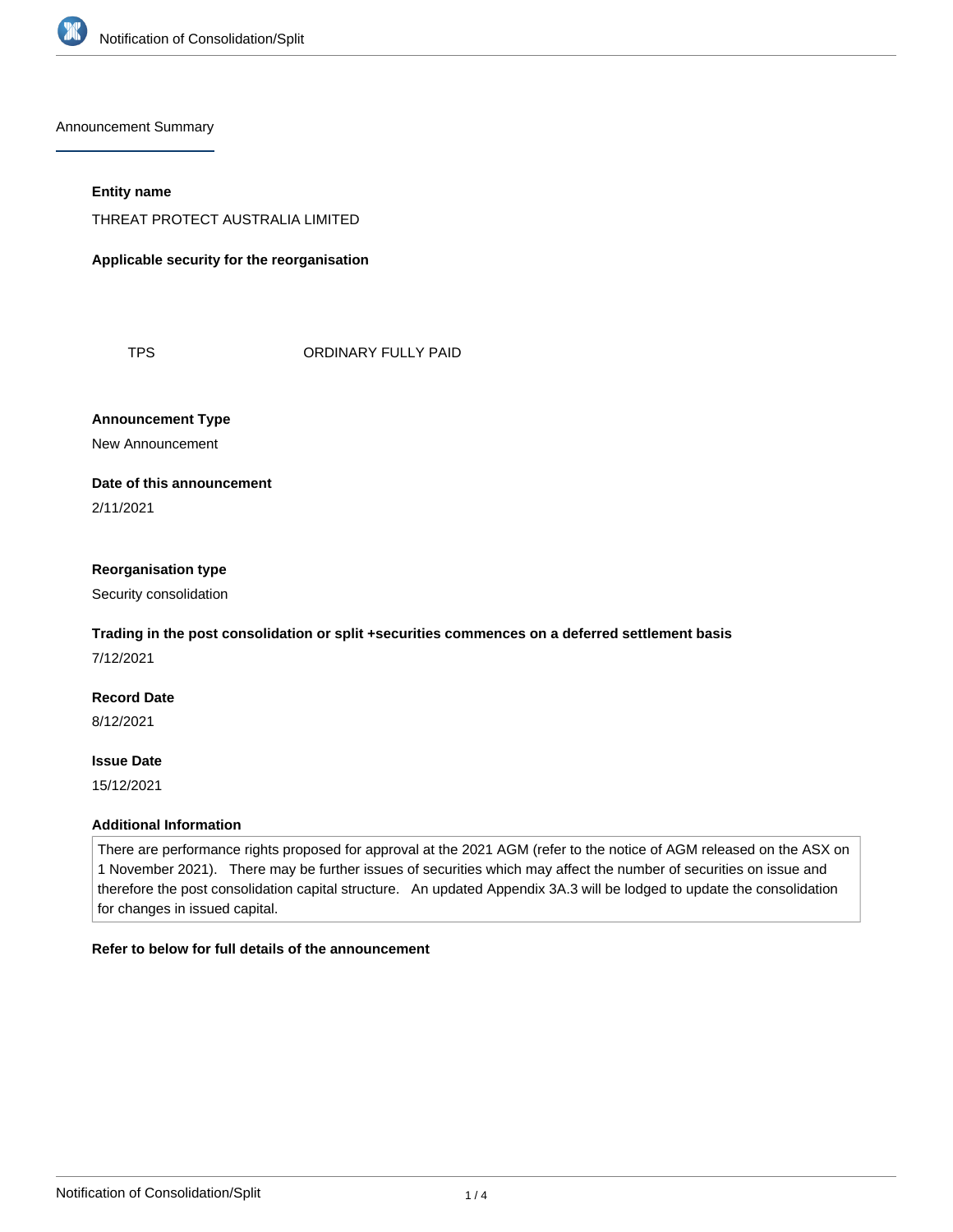

Announcement Details

Part 1 - Entity and announcement details

#### **1.1 Name of +Entity**

THREAT PROTECT AUSTRALIA LIMITED

**1.2 Registered Number Type** ABN

**Registration Number**

36060774227

**1.3 ASX issuer code** TPS

#### **1.4 The announcement is** New announcement

# **1.5 Date of this announcement**

2/11/2021

**1.6 Securities affected by the consolidation or split**

**ASX +Security Code ASX +Security Description** TPS ORDINARY FULLY PAID

Part 2 - Approvals

**2.1 Are any of the below approvals required for the consolidation or split before business day 0 of the timetable?**

- **Security holder approval**
- **Court approval**
- **Lodgement of court order with +ASIC**
- **ACCC approval**
- **FIRB approval**
- **Another approval/condition external to the entity required to be given/met before business day 0 of the timetable for the consolidation or split.**

Yes

#### **2.2 Approvals**

| <b>Approval/Condition</b> | Date for determination | Is the date estimated or |
|---------------------------|------------------------|--------------------------|
| +Security holder approval | 3/12/2021              | actual?                  |
|                           |                        | M                        |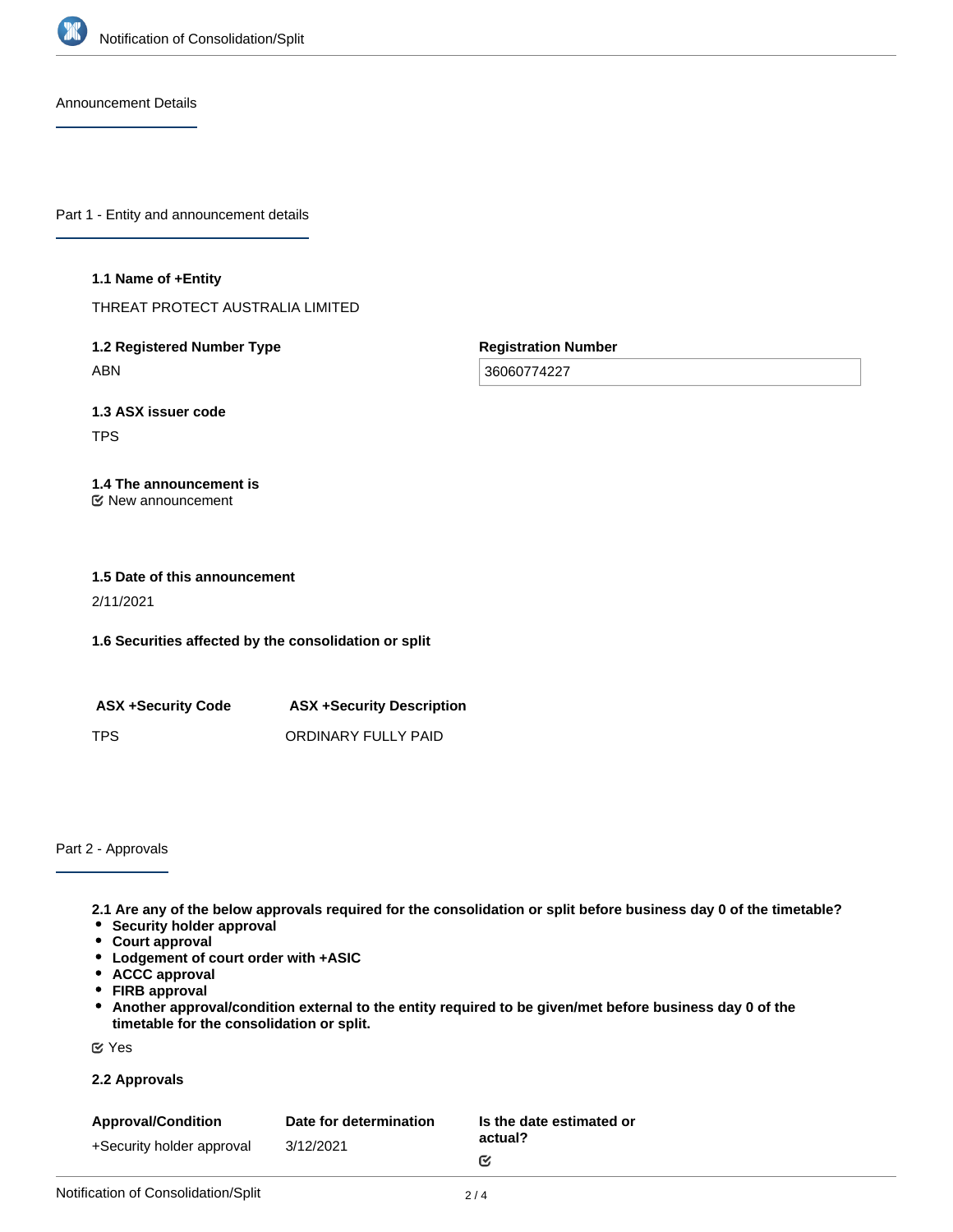

Actual

**Approval received/condition met?**

#### **Comments**

Part 3 - Consolidation or split timetable and details

#### **3.1 +Record date**

8/12/2021

**3.2 Date of +security holder meeting** 3/12/2021

#### **3.2a Effective date of consolidation or split**

3/12/2021

**3.3 Last day for trading in the pre consolidation or split +securities**

6/12/2021

**3.4 Trading in the post consolidation or split +securities commences on a deferred settlement basis.**

7/12/2021

**3.5 Record date**

8/12/2021

**3.6 First day for entity to update its register and to send holding statements to +security holders reflecting the change in the number of +securities they hold.**

9/12/2021

**3.7 Last day for entity to update its register and send holding statements to +security holders reflecting the change in the number of +securities they hold and to notify ASX that this has occurred. (+Issue Date)**

15/12/2021

#### **3.8 Trading starts on a normal T+2 basis**

16/12/2021

#### **3.9 First settlement of trades conducted on a +deferred settlement basis and on a normal T+2 basis**

**4.1a Consolidation ratio: the +securities will be consolidated on the basis that every**

20/12/2021

Part 4 - Event type and details

**4.1 The event is**

+Security consolidation